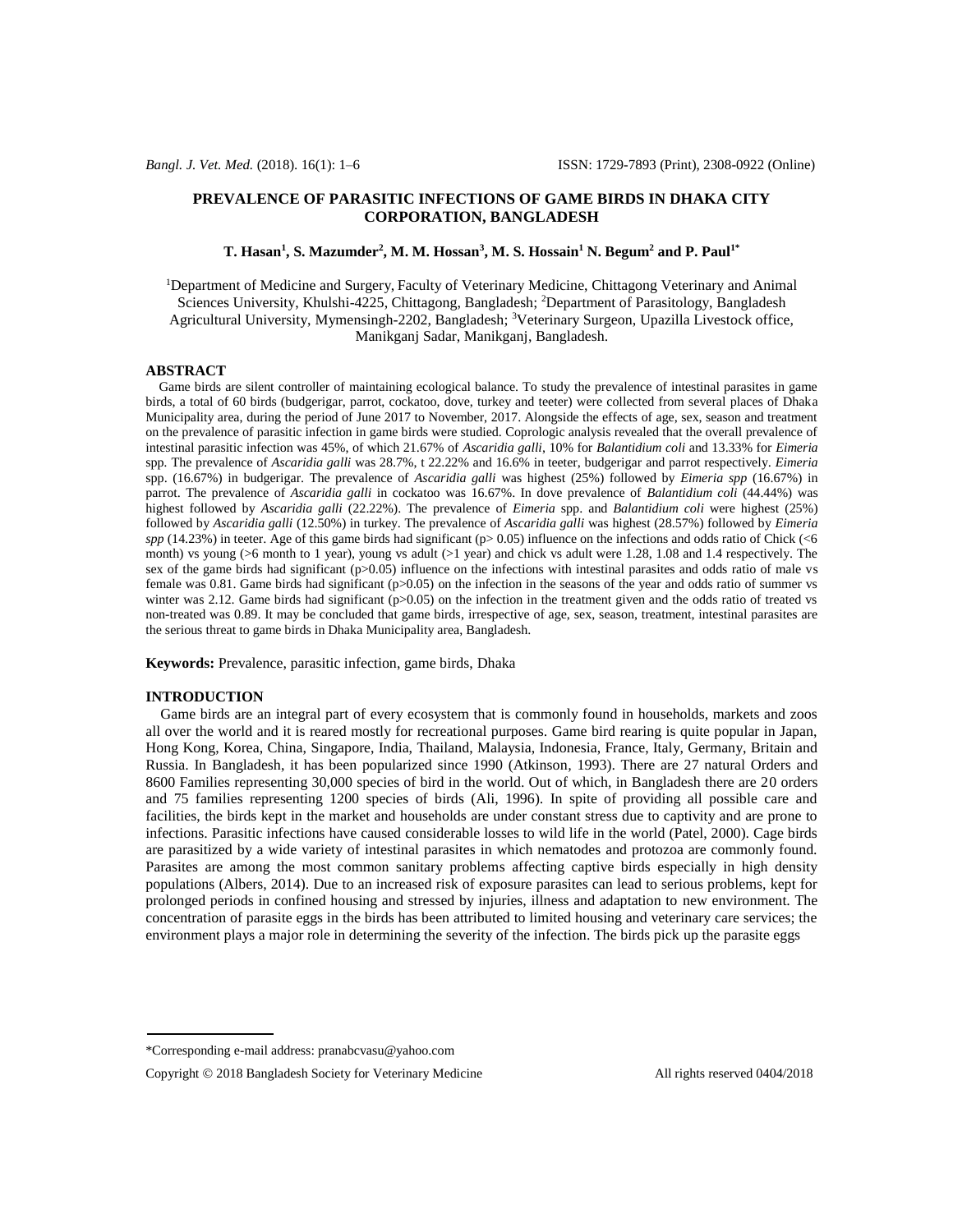## *Hasan and others*

directly by ingesting contaminated feed, water, litter and other insects which can carry the eggs of the parasites (Gary and Richard, 2012). As it is important to identify and control parasite species capable of producing diseases in captive birds, there is a clear need for parasitological species in avian species. However, severe parasitism still may be seen in pen reared birds like budgerigar (*Melopsittac usundulatus*), parrot (*Psittaci formes*), cockatoo (*Cacatuidae*), dove (*Streptopelia chinensis*), turkey (*Meleagridis gallopavo*) and teeter (*Franocdinus pondicerianus*). Parasites that commonly invade the gastrointestinal tract of the game birds include protozoa, nematodes, cestodes and trematodes (Soulsby, 1982). These parasites when found in the gastrointestinal tract could lead to loss of appetite, emaciation, diarrhea, anaemia, reduced egg production, retarded growth therefore reducing their economic value. A few ascarids may depress weight while large numbers may block the intestinal tract. Occurrence of parasites in birds confined in cage might vary according to type of husbandry practices, disease prophylaxis and treatment administered. Usually captive birds do not show alarming signs of parasitism if regular deworming practices were carried out (Parsani *et al.*, 2001). Despite the importance of game birds in meeting the demand for recreational purposes and maintaining ecological balance, effects of parasites on the game birds is poorly understood especially, in Bangladesh. This study explored the intestinal parasites of the game birds in Dhaka Municipality area. Considering the economical, ecological and recreational aspects of game birds in Bangladesh, the present study was undertaken with a view to determine the overall prevalence of parasitic infection in game birds in Dhaka Municipality area as well as to determine the factors (age, sex, season and treatment) associated with parasitism in the birds in the study area.

# **MATERIALS AND METHODS**

## **Study area and period**

To study the intestinal parasites of game birds the fecal samples of budgerigar, parrot, cockatoo, dove, turkey and teeter were collected from several places such as Kataban, Gulistan, Gulshan, Bashundhara in Dhaka Municipality areas. This study was carried out for a period of six months from June, 2017 to November 2017. Two seasons, summer (June to September) and winter (October to November) were examined in the current study.

# **Selection of birds**

A total of 60 birds were selected randomly in which 18 were budgerigar, 12 parrot, 6 cockatoo, 9 spotted dove, 8 turkey and 7 teeter. The ages of game birds were determined according to Akinboye *et al.* (2017) based on the size of crown, length of the spur and flexibility of xiphoid cartilage together along with the information of owner. In young (<6 months) the crown size were smaller than those of adult (>6 months) the birds were classified as young and adult. The sex was determined in males and females according to combs and wattles, where larger one was found in males than in females and the head were more angular and masculine looking in males. The female were comparatively smaller than male and was more refined and famine looking.

## **Fecal sample collection and preservation**

The fecal sample of game birds was collected from the top of freshly voided fecal mass. Before collection all possible hygienic measures including wearing apron, hand gloves were taken to avoid contamination. The bird's owner use metallic tray for each cage and wash tray every day. Thus it was possible to avoid soil and other contamination during sample collection. About 0.5-2 grams of feces from each bird was collected using separate plastic spoons and the fecal samples were kept in separate plastic vials to preserve the samples, few drops of 10% formalin were added to each sample. The vials were numbered properly and then transferred to laboratory as early as possible. During sample collection all relevant information such as age, sex, rearing system and feeding habit of birds are recorded carefully.

# **Examination of fecal samples and identification of egg of parasites**

 The fecal samples were examined by simple sedimentation technique for detection of eggs of intestinal helminths and cysts/ oocysts of the protozoa in the Laboratory of Parasitology, Faculty of Veterinary Science, Bangladesh Agricultural University, Mymensingh. The eggs of the helminth parasites and cysts/ oocysts of the protozoa were identified by their characteristic features.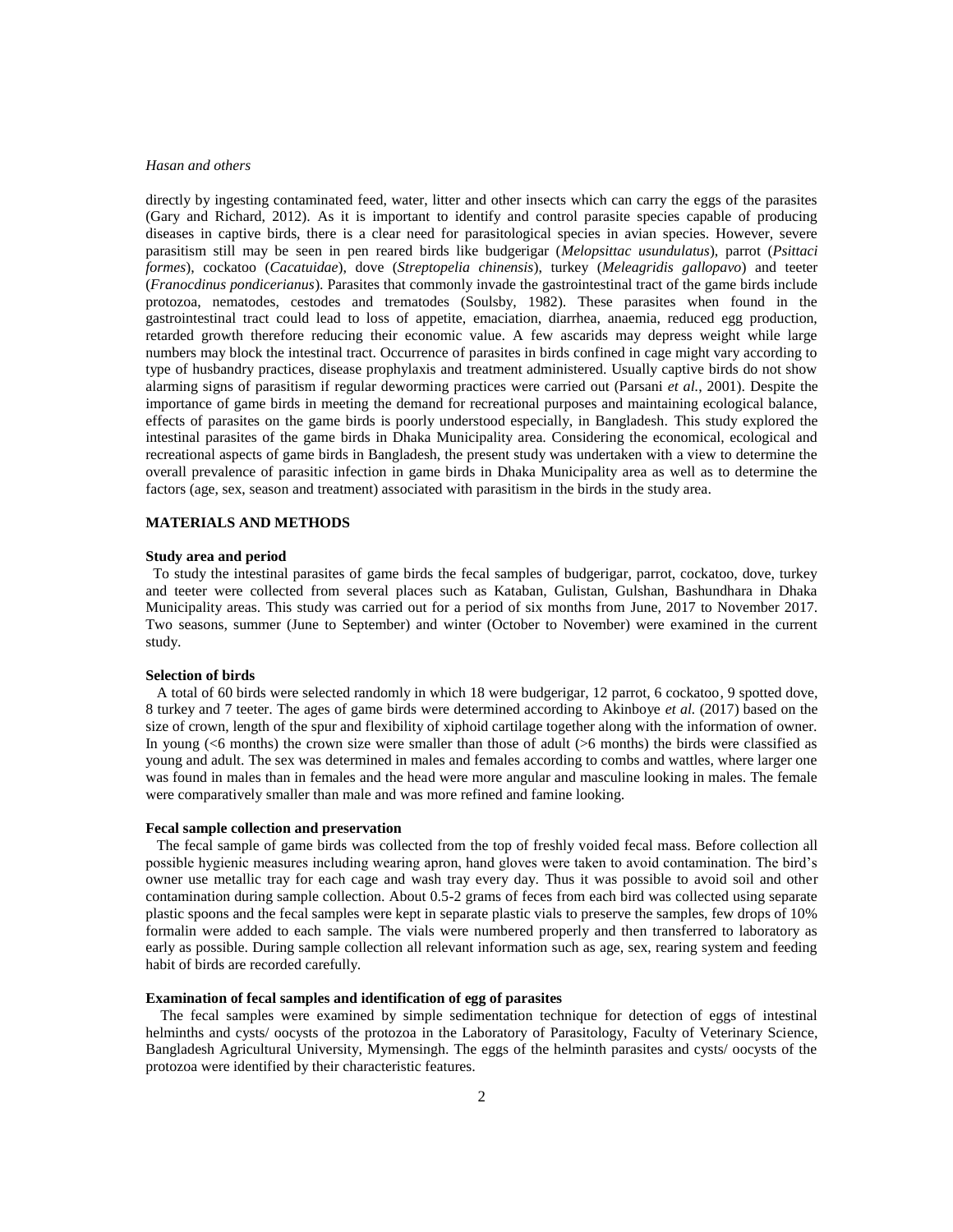# **Statistical analysis**

 Data were collected in spreadsheets (Excel 2007; Microsoft, Redmond, Washington) and analyzed using statistics software (STAT/IC-13.0), (Stata Corp, 4905, Lakeway Drive, College station, TX 77845, USA)

#### **RESULTS**

During this study, a total of 60 game birds such as budgerigar  $(n=18)$ , parrot  $(n=12)$ , cockatoo  $(n=6)$ , dove  $(n=9)$ , turkey  $(n=8)$  and teeter  $(n=7)$  were examined through fecal sample examination. Of which 27 (45%) were found infected with intestinal parasites. Three species of intestinal parasites (one nematode and two protozoa) were identified on the basis of characteristic morphological features namely, *Ascaridia galli*, *Balantidium coli* and *Eimeria* spp. The prevalence of *Ascaridia galli* was 22.2%, 25.0%, 16.7%, 22.2%, 12.5% and 28.6% in budgerigar, parrot, cockatoo, dove, turkey and teeter, respectively. Alongside, the prevalence of *Balantidium coli*  was 44.4%, 25.0% in dove and turkey, respectively. Moreover, the prevalence of *Eimeria* spp. was 16.7%, 16.7%, 25.0%, 14.2% in budgerigar, parrot, turkey and teeter, respectively. However, the overall prevalence of *Ascaridia galli, Balantidium coli* and *Eimeria* spp. in game birds were 21.7%, 10.0% and 13.3%, respectively (Table 1). In this study, prevalence of intestinal parasites was highest in chick (50.0%) as compared to young  $(43.8\%)$  and adult  $(41.7\%)$ . However, the difference was not statistically significant (p=0.86). Calculated odds ratio implied that, chicks were 1.28 and 1.4 times more susceptible to infection than young and adult, respectively. The young birds were 1.08 times more susceptible than adults (Table 2). The prevalence of intestinal parasites were relatively higher in female (50.0%) than in males (40.6%), although the difference was not statistically significant ( $p=0.60$ ). The calculated odds ratio showed that the female birds were 0.81 times more susceptible than males (Table 2).In the present study the prevalence of intestinal parasites were higher in winter seasons  $(52.9%)$  than summer seasons  $(34.6%)$  and the difference was not significant (p=0.19). The calculated odds ratio showed that the game birds in winter seasons were 2.12 times more susceptible than summer (Table 2).The result showed that the prevalence of intestinal parasites were relatively higher in nontreated birds  $(45.7%)$  than treated  $(42.9%)$  one with no significant difference  $(p=0.89)$ . The non-treated birds were 0.89 times more susceptible than treated birds (Table 2).

| Types of<br>birds | No. of<br>sample<br>examined | No. of positive sample |                     |                 |                   | Prevalence $(\%)$ |                               |                 |       |
|-------------------|------------------------------|------------------------|---------------------|-----------------|-------------------|-------------------|-------------------------------|-----------------|-------|
|                   |                              | Ascaridia<br>Galli     | Balantidium<br>coli | Eimeria<br>spp. | Total<br>infected | galli             | Ascaridia Balantidium<br>coli | Eimeria<br>spp. | Total |
| Budgerigar        | 18                           | 4                      |                     | 3               | 7                 | 22.2              |                               | 16.7            | 38.9  |
| Parrot            | 12                           | 3                      |                     | 2               | 5                 | 25.0              |                               | 16.7            | 50.0  |
| Cockatoo          | 6                            | 1                      |                     |                 | 1                 | 16.7              |                               |                 | 16.7  |
| Dove              | 9                            | 2                      | $\overline{4}$      |                 | 6                 | 22.2              | 44.4                          |                 | 66.7  |
| Turkey            | 8                            | 1                      | 2                   | 2               | 5                 | 12.5              | 25.0                          | 25.0            | 62.5  |
| Teeter            | 7                            | 2                      |                     | 1               | 3                 | 28.6              |                               | 14.2            | 42.8  |
| Total             | 60                           | 13                     | 6                   | 8               | 27                | 21.7              | 10.0                          | 13.3            | 45.0  |

Table 1. Overall prevalence of intestinal parasites in game birds in Dhaka Municipality area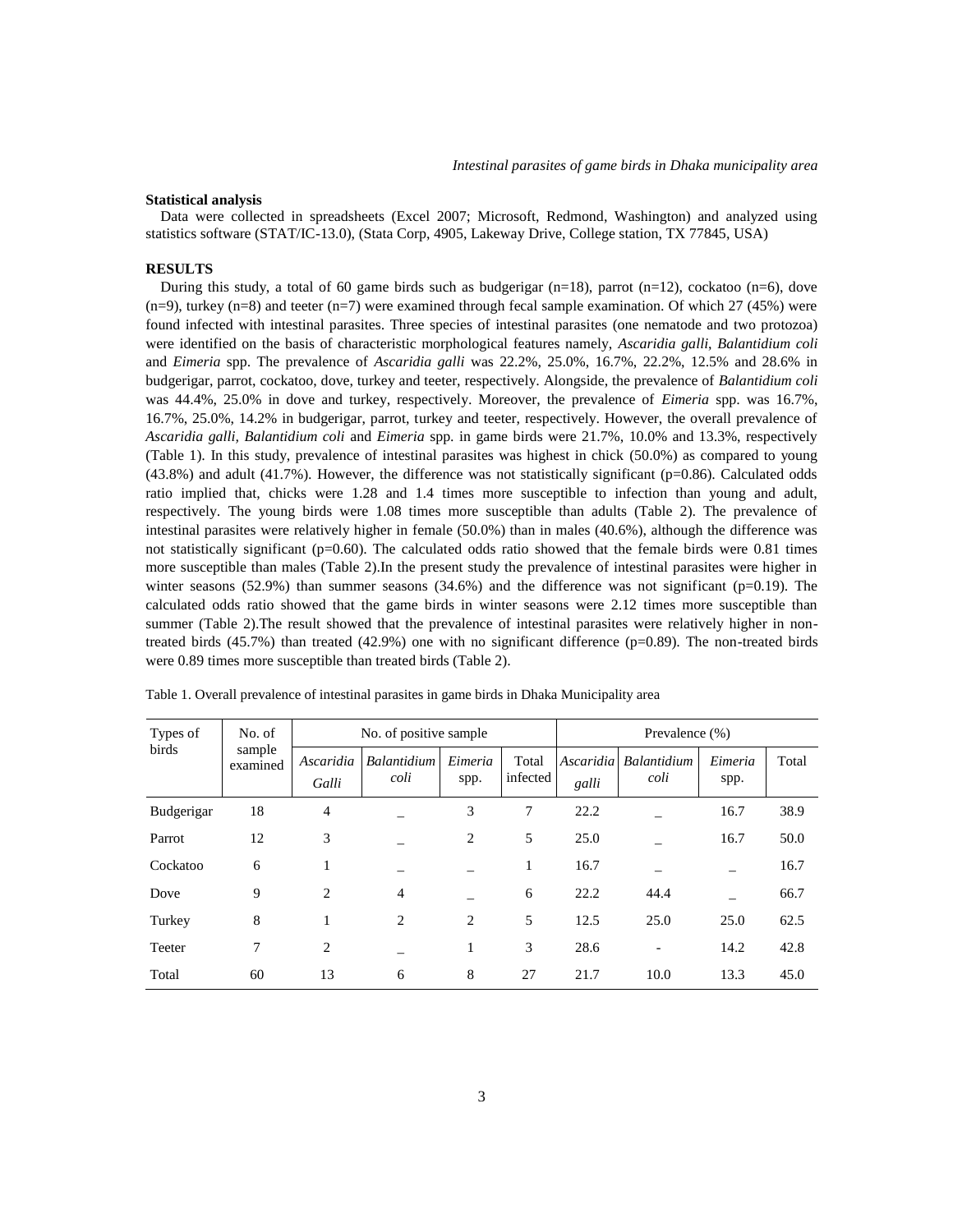## *Hasan and others*

| Parameters              | No. of sample | No. of positive | Prevalence (%) | P value  | Odds ratio (OR)         |
|-------------------------|---------------|-----------------|----------------|----------|-------------------------|
|                         | examined      | cases           |                | (p>0.05) |                         |
| Age                     |               |                 |                |          |                         |
| Chicks                  | 20            | 10              | 50.0a          |          | Chick vs young $(1.28)$ |
| ( <sub>6</sub> month)   |               |                 |                | 0.86     |                         |
| Young                   | 16            | 7               | 43.8a          |          | Young vs adult $(1.08)$ |
| $($ >6 month to 1 year) |               |                 |                |          |                         |
| Adult                   | 24            | 10              | 41.7a          |          | Chicks vs adult (1.4)   |
| $(>1$ year)             |               |                 |                |          |                         |
| <b>Sex</b>              |               |                 |                |          |                         |
| Male                    | 32            | 13              | 40.6           | 0.60     | Male vs Female (0.81)   |
| Feamale                 | 28            | 14              | 50.6           |          |                         |
| Season                  |               |                 |                |          |                         |
| Winter                  | 34            | 18              | 52.9           | 0.19     | Winter vs summer        |
| Summer                  | 26            | 9               | 34.6           |          | (2.12)                  |
| Treatment               |               |                 |                |          |                         |
| Treated                 | 14            | 6               | 42.9           | 1.00     | Treated vs Non treated  |
| Non-treated             | 46            | 21              | 45.7           |          | (0.89)                  |

Table 2. Prevalence of intestinal parasites in birds in Dhaka Municipality area in relation to age, sex, season and treatment

#### **DISCUSSION**

 This research work indicates that, about 45% of game birds were found to be infected with *Ascaridia galli*, *Balantidium coli* and *Eimeria* spp. The finding in this study is similar to the findings of Fecchio *et al*. (2017) from Florida and Akinboye *et al*. (2017) from North America where game birds were infected with 40.6% and 38.0% of intestinal parasites respectively. On the other hand, present investigation was lower than the previous report of Albers, (2014) in Java, Indonesia (72%). Ferrell *et al*. (2006) recorded *Ascaridia galli* (16%), *Eimeria tenella* (18%), *Eimeria acervulina* (12%) and *Balantidium coli* (22%), from game birds. Fecchio *et al.,* (2017) reported three species of parasites namely *Ascaridia galli* (43%), *Balantidium coli* (28%), and *Eimeria* spp. (12%) in love birds in Florida. However, Borecka *e*t *al.*, (2013) recorded *Ascaridia galli* (34%) and *Eimeria* spp. (23%) in Poland from game birds. Dubiec and Cichon (2001) found *Ascaridia galli* (42%), *Heterakis gallinae*  (13%), *Lucida sphenoides* (20%) and *Echinostoma revolutum* (6%) in Saudi Arabia from love birds. Parsani *et al*. (2001) recorded *Ascaridia galli* (28%), *Eimeria* spp. (17%), *Balantidium coli* (11%) and *Heterakis gallinarum* (63%) from captive birds in Gujrat, India. The present results and earlier findings indicate that parasitic infection is widely distributed throughout the world in different game birds. This variation may be due to difference in the geographical location, climate conditions of the study area, age, sex, seasons, treatment of captive and exotic birds, method of study, sample size. From this study, prevalence of parasitic infection it was observed that the prevalence of parasitic infection was highest in chicks (50.0%) followed by young (43.8%) and adult (41.7%) which was higher than Imura *e*t *al*. (2012) who recorded 46% of parrot (23.0%) of dove, 36.0% of cockatoo, 26.0% of teeter were in young birds than adult. According to Gauly *et al*. (2005) the prevalence of parasitic infection was 50.0% at six months of age to 69.0% at one year of age and older which is almost similar to our study. Higher prevalence of parasites in chicks and young group of birds may be due to lack of immunity in this stage. In this research, the prevalence of parasitic infection was higher in females (50.0%) than males (40.6%) which coincided with the previous study of Petrak *et al.* (2015) who reported insignificant association between sex and prevalence of birds. Heyradin *et al*. (2012**)** found male birds generally exhibited resistance against parasites than female birds which was similar to this study. But there is a little information about the prevalence of intestinal parasitic infection between the sexes of birds. The exact cause of higher prevalence of parasitic infection in female cannot be explained but it can assume that it might be due their the voracious feeding of intermediate host and transport hosts including earthworm and much other infective stage of parasites to some extent help them to get infection. It was revealed that prevalence of intestinal parasites in game birds was significantly higher in winter (52.9%) season than summer (34.6%) which was almost consistent with Khalifa *et al*. (2007) where reported 40.3% parasitic infection was found in winter season.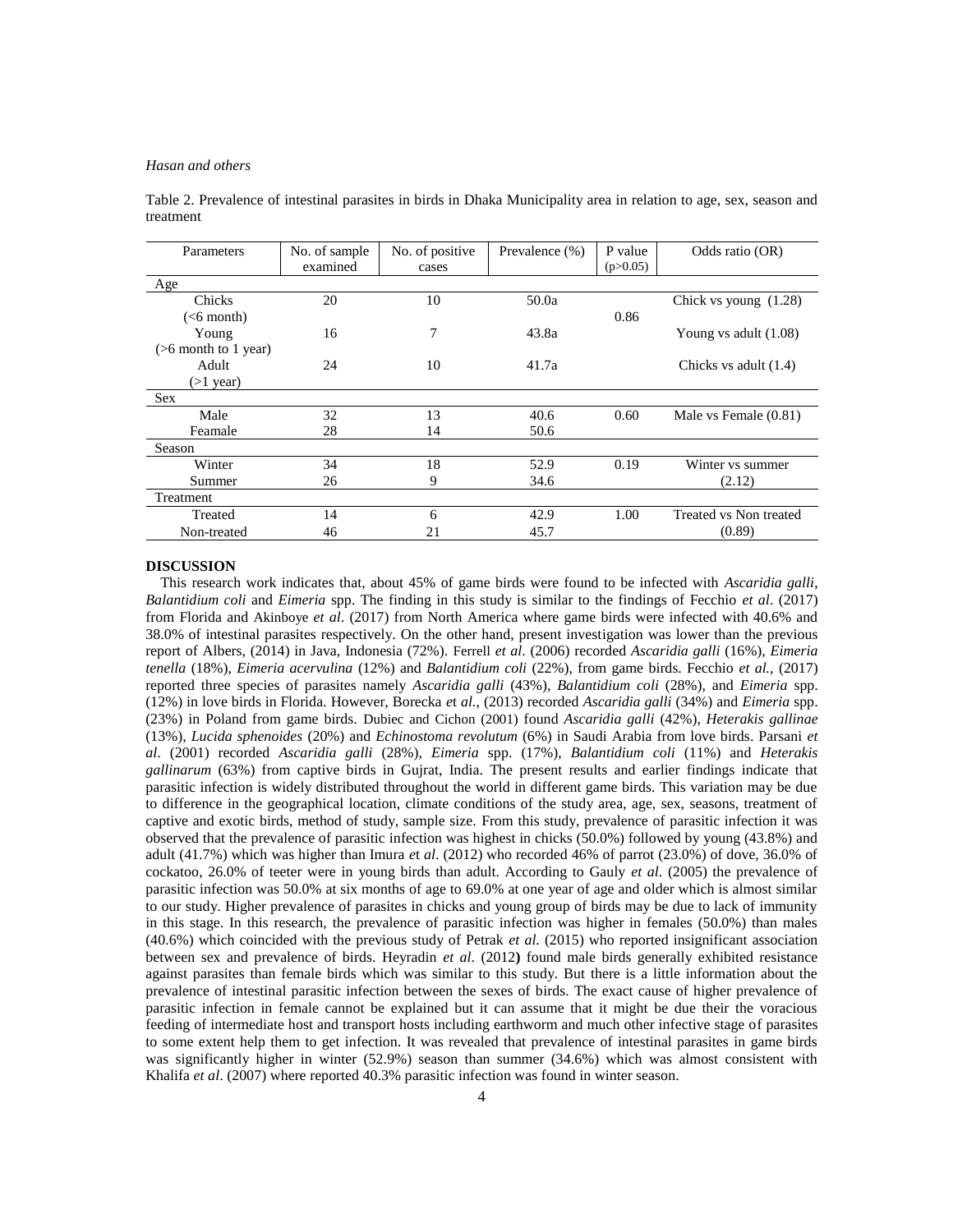Moller *et al*. (2003) also found highest rate of infection during winter season and the minimum during summer season, with the highest worn burden in pet birds occurring during autumn season. Again Dubiec and Cichon (2001) examined 48.9% and 23.7% parasitic infection in winter and summer. Higher prevalence of intestinal parasites in winter season might occur due to moist type environment. However, in summer season intermediate host and other organisms are dried by sunlight and unable to produce parasitic and other diseases. In this research, the prevalence was higher in non-treated game birds (45.7%) than treated (42.9%) one without significant difference. Gurler *et al*. (2010) found highest prevalence in non-treated birds (64.0%) than treated (53.0%) one. The prevalence of *Ascaridia galli* and *Eimeria* spp. were 64% and 53% respectively. Campbell *et al*. (2007) also found that the captive birds non treated with anthelmintics were affected by *Ascaridia galli* ( 67%) and *Eimeria* spp.(46%) but in case of treated birds the prevalence of *Ascaridia galli* and *Eimeria* spp. were 23% and 11% respectively. Meanwhile, due to anthelmintic treatment, treated bird showed low parasitic load than treated one. Non treated birds are always infected by intestinal parasites if their treatment is not continued.

## **CONCLUSION**

 Parasitism is one of the main problems affecting health and immune status of game birds. Age, sex, seasonal effect and treatment of birds had significant influence on the prevalence of intestinal parasitic infection. Further extensive studies should be carried out to determine the epidemiological determinants of parasitic infection and to assess the economic losses due to parasitic infection in game birds for outlining fruitful control measures against these parasitic diseases.

## **ACKNOWLEDGEMENTS**

 The authors expressed their heartfelt gratitude to Department of Parasitology, Bangladesh Agricultural University for technical support.

# **REFERENCES**

- 1. Akinboye DO, Ogunfeitimi AA, Fawole O, Agbolade O, Ayind, O, Atulomah NOS, Amosu AM and Livingstone R (2017). A comparison of prevalence and burdens of parasitic infections in young and adult exotic birds. *Nigeria Journal of Parasitology* 1:35-38.
- 2. Albers (2014). Albers Assessment of habitat, population density and parasites of the captive birds in Ciapaganti, Garut-West Java Canopy, 14: 22-24.
- 3. Borecka J, Gawor F and Zieba A (2013). Survey of intestinal helminths in wild bird from the Tatra National Park, southern Poland. *Wild Animal Parasitology* 59: 169-172.
- 4. Campbell LH and Cook LS (2007). A review of the indirect effects of anthelmintics on birds. Joint Nature Conservation Committee, UK, JNCC Report 227.
- 5. Dubiec A and Cichon M (2001). Seasonal decline in health status of pet birds nestlings*. Canadian Journal of Zoology* 79: 1829*-*1833*.*
- 6. Fecchio R, Pinheiro G, Felix IP, Faria JB, Pinho GA, Lacorte EM. Braga IP, Farias A, Aleixo VV, Tkach MD, Collins JA and Bell JD (2017). Weckstein Host community similarity and geography shape the diversity and distribution of intestinal parasites in Amazonian birds. *Avian Geography* 17: 255-271.
- 7. Ferrell ST, Pope KA and Gardiner C (2009). Proventricular nematodiasis in game birds. *Journal of Zoo and Wildlife Medicine* 3: 543-550.
- 8. Gary DB and Richard DM (2012). Intestinal parasites in exotic birds Series of Veterinary Medicine- Large animal clinical sciences. *University of Florida* pp-72.
- 9. Gauly M, Homann T and Erhardt G (2005). Age-related differences of *Ascaridia galli* egg output and worm burden in game birds following a single dose infection. *Veterinary Parasitology* 128: 141-148.
- 10. Gurler AT, Beyhan YE, Bolukba CS and Umur S (2010). Helminths of mammals and birds at the Samsun Zoological Garden, Turkey. *Journal of Zoo and Wildlife Medicine* 2: 218-223.
- 11. Heyradin H, Hassen C, Yosef D and Molalegne B (2012). Gastrointestinal helminthes are highly prevalent in love birds of selected districts of Eastern Shewa zone, Ethiopia. *Pakistan Journal of Biological Sciences* 15: 284-289.
- 12. Imura T, Suzuki Y, Ejiri H, Sato Y, Ishida K, Sumiyama D, Murata K and Yukawa M (2012). Prevalence of avian parasites in wild birds in a high-altitude forest in Japan. *Veterinary Parasitology* 183: 244-248.